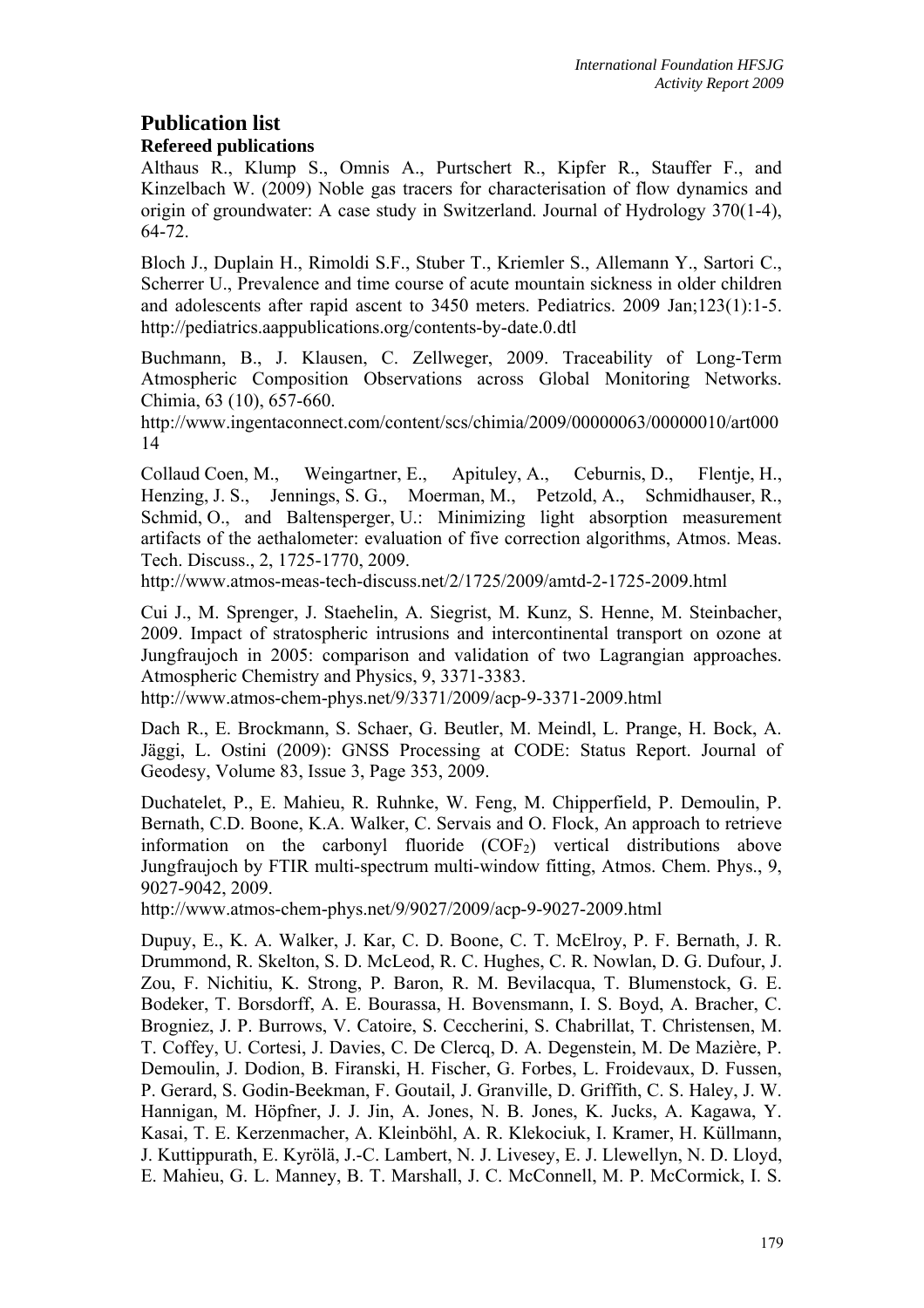McDermid, M. McHugh, C. A. McLinden, J. Mellqvist, K. Mizutani, Y. Murayama, D. P. Murtagh, H. Oelhaf, A. Parrish, S. V. Petelina, C. Piccolo, J.-P. Pommereau, C. E. Randall, C. Robert, C. Roth, M. Schneider, C. Senten, T. Steck, A. Strandberg, K. B. Strawbridge, R. Sussmann, D. P. J. Swart, D. W. Tarasick, J. R. Taylor, C. Tétard, L. W. Thomason, A. M. Thompson, M. B. Tully, J. Urban, F. Vanhellemont, T. von Clarmann, P. von der Gathen, C. von Savigny, J. W. Waters, J. C. Witte, M. Wolff, and J. M. Zawodny, Validation of ozone measurements from the Atmospheric Chemistry Experiment (ACE), Atmos. Chem. Phys., 9, 287-343, 2009. http://www.atmos-chem-phys.net/9/287/2009/acp-9-287-2009.pdf

Farinotti, D., Huss, M., Bauder, A. and Funk, M. (2009). An estimate of the glacier ice volume in the Swiss Alps. Global and Planetary Change, 68(3), 225-231, doi:10.1016/j.gloplacha.2009.05.004.

http://dx.doi.org/10.1016/j.gloplacha.2009.05.004

Fierz-Schmidhauser, R., Zieger, P., Gysel, M., Kammermann, L., DeCarlo, P. F., Baltensperger, U., and Weingartner, E.: Measured and predicted aerosol light scattering enhancement factors at the high alpine site Jungfraujoch, Atmos. Chem. Phys. Discuss. 9, 20063-20101, 2009.

http://www.atmos-chem-phys-discuss.net/9/20063/2009/acpd-9-20063-2009.html

Folini, D., P. Kaufmann, S. Ubl, S. Henne, 2009. Region of influence of 13 remote European measurement sites based on modeled carbon monoxide mixing ratios. Journal of Geophysical Research, 114, D08307, doi:10.1029/2008JD011125. http://europa.agu.org:8005/?view=article&uri=/journals/jd/jd0908/2008JD011125/20 08JD011125.xml

Gröbner, J., S. Wacker, L. Vuilleumier and N. Kämpfer. Effective atmospheric boundary layer temperature from longwave radiation measurements, J. Geophys. Res., 114, (2009), D19116,

http://dx.doi.org/10.1029/2009JD012274.

Heikkila U, Beer J, Feichter J. Meridional transport and deposition of atmospheric Be-10. Atmospheric Chemistry and Physics 9: 515-27, 2009. http://www.atmos-chem-phys.net/9/515/2009/acp-9-515-2009.pdf

Hendrick, F., A. Rozanov, P. V. Johnston, H. Bovensmann, M. De Mazière, C. Fayt, C. Hermans, K. Kreher, W. Lotz, N. Theys, A. Thomas, J. P. Burrows, and M. Van Roozendael, Multi-year comparison of stratospheric BrO vertical profiles retrieved from SCIAMACHY limb and ground-based UV-visible measurements, Atmos. Meas. Tech., 2, 273–285, 2009

(http://www.atmos-meas-tech.net/2/273/2009/amt-2-273-2009.pdf).

Huss, M. and Bauder, A. (2009). 20th-century climate change inferred from four long-term point observations of seasonal mass balance. Annals of Glaciology, 50(50), 207-214.

http://www.ingentaconnect.com/content/igsoc/agl/2009/00000050/00000050/art0002 9

Huss, M. Funk, M. and Ohmura, A. (2009). Strong Alpine glacier melt in the 1940s due to enhanced solar radiation. 36(23), Geophysical Research Letters, L23501, doi:10.1029/2009GL040789. http://dx.doi.org/10.1029/2009GL040789

Jimenez, J. L., Canagaratna, M. R., Donahue, N. M., Prevot, A. S. H.,Zhang, Q.,Kroll, J. H., DeCarlo, P. F.,Allan, J. D.,Coe, H.,Ng, N. L.,Aiken, A. C.,Docherty,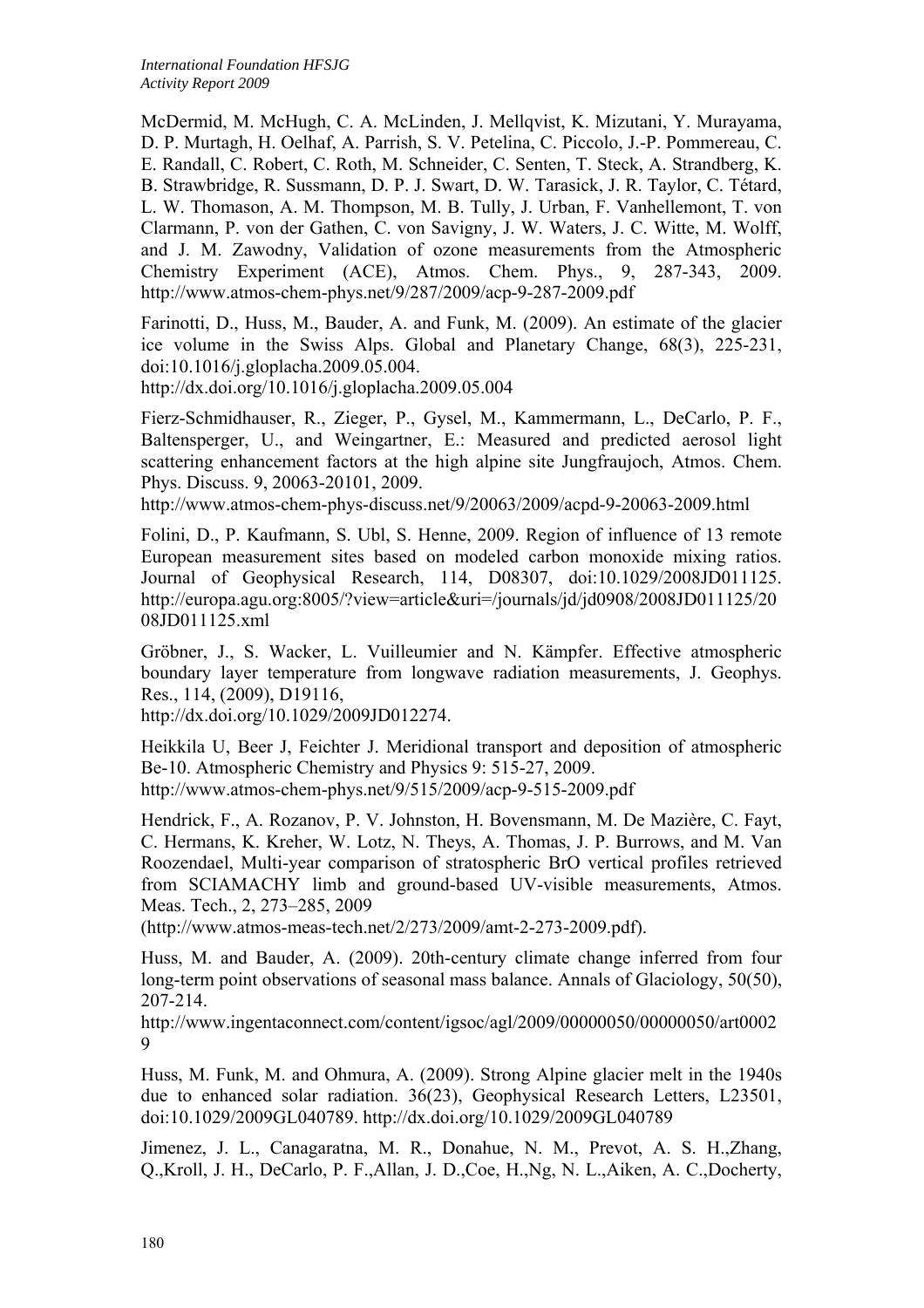K. S.,Ulbrich, I. M., Grieshop, A. P., Robinson, A. L., Duplissy, J., Smith, J. D., Wilson, K. R., Lanz, V. A., Hueglin, C., Sun, Y. L., Tian, J., Laaksonen, A., Raatikainen, T., Rautiainen, J., Vaattovaara, P., Ehn, M., Kulmala, M., Tomlinson, J. M., Collins, D. R., Cubison, M. J., Dunlea, E.J., Huffman, J. A., Onasch, T. B., Alfarra, M. R., Williams, P. I., Bower, K., Kondo, Y., Schneider, J., Drewnick, F., Borrmann, S., Weimer, S., Demerjian, K., Salcedo, D., Cottrell, L., Griffin, R., Takami, A., Miyoshi, T., Hatakeyama, S., Shimono, A., Sun, J. Y., Zhang, Y. M., Dzepina, K., Kimmel, J.R., Sueper, D., Jayne, J. T., Herndon, S. C., Trimborn, A. M., Williams, L. R., Wood, E. C., Middlebrook, A. M., Kolb, C. E., Baltensperger, U., Worsnop, D. R., 2009. Evolution of Organic Aerosols in the Atmosphere. Science, 326, 1525-1529. http://www.sciencemag.org/cgi/content/abstract/326/5959/1525

Laj, P., J. Klausen, M. Bilde, C. Pla-Duelmer, G. Pappalardo, C. Clerbaux, U. Baltensperger, J. Hjorth, D. Simpson, S. Reimann, P.-F. Coheur, A. Richter, M. De Mazière, Y. Rudich, G. McFiggans, K. Torseth, A. Wiedensohler, S. Morin, M. Schulz, J. Allan, J.- L. Attié, I. Barnes, W. Birmilli, P. Cammas, J. Dommen, H.-P. Dorn, J.- S. Fuzzi, M. Glasius, M. Hermann, S. Kinne, I. Koren, F. Madonna, M. Maione, A. Massling, O. Moehler, L. Mona, D. Müller, T. Müller, J. Orphal, V.-H. Peuch, F. Stratmann, D. Tanré, G. Tyndall, A. A. Riziq, M. Van Roozendael, P. Villani, B. Weiner, H. Wex, A. Zardini, Measuring Atmospheric Composition Change, Atmos. Environ., doi:10.1016/j.atmosenv.2009.08.020, 2009.

Lanz V. A., C. Hueglin, M. K. Vollmer, M. Steinbacher, S. Henne, J. Staehelin, B. Buchmann, S. Reimann, 2009. Statistical analysis of anthropogenic non-methane VOC variability at a European background location (Jungfraujoch, Switzerland). Atmospheric Chemistry and Physics, 9, 3445-3459.

http://www.atmos-chem-phys.net/9/3445/2009/acp-9-3445-2009.html

Li, Q., P.I. Palmer, H.C. Pumphrey, P. Bernath, and E. Mahieu, What drives the observed variability of HCN in the troposphere and lower stratosphere? Atmos. Chem. Phys., 9, 8531-8543, 2009.

http://www.atmos-chem-phys.net/9/8531/2009/acp-9-8531-2009.html

Loyola, D. G., R. M. Coldewey-Egbers, M. Dameris, H. Garny, A. Stenke, M. Van Roozendael, C. Lerot, D. Balis, and M. Koukouli, Global long-term monitoring of the ozone layer - a prerequisite for predictions, International Journal of Remote Sensing, 30:15, 4295–4318, doi: 10.1080/01431160902825016, 2009 (http://dx.doi.org/10.1080/01431160902825016).

Mao, Yuan, Wu, Yuefang, Liu, Fei, Star forming activities in W75N and DR21 Are the two regions in collision? New Astronomy, 14, Issue 4, 391-397, 2009

Mijling, B., R. J. van der A, K. F. Boersma, M. Van Roozendael, I. De Smedt, and H. M. Kelder, Reductions of NO2 detected from space during the 2008 Beijing Olympic Games, Geophys. Res. Lett., 36, L13801, doi:10.1029/2009GL038943, 2009.

O'Doherty, S., Cunnold, D. M., Miller, B. R., Mühle, J., McCulloch, A., Simmonds, P. G., Manning, A. J., Reimann, S., Vollmer, M. K., Greally, B. R., Prinn, R. G., Fraser, P. J., Steele, L. P., Krummel, P. B., Dunse, B. L., Porter, L. W., Lunder, C. R., Schmidbauer, N., Hermansen, O., Salameh, P. K., Harth, C. M., Wang, R. H. J., Weiss, R. F. Global and regional emissions of HFC-125 (CHF<sub>2</sub>CF<sub>3</sub>) from in situ and air archive atmospheric observations at AGAGE and SOGE observations. Journal of Geophysical Research 114 D23304, doi:10.1029/2009JD012184. http://www.agu.org/journals/jd/jd0923/2009JD012184/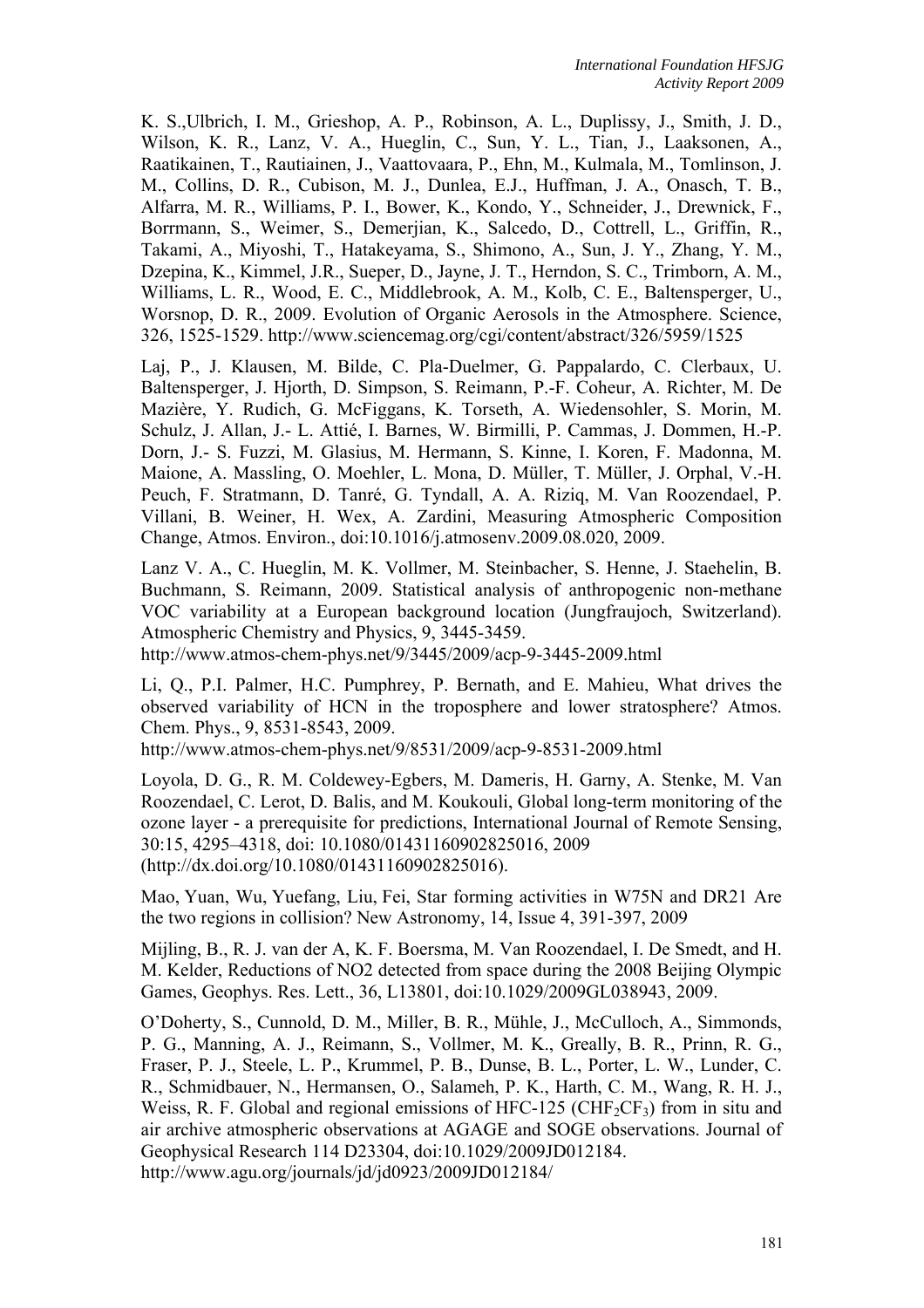Parker A. E., P. S. Monks, K. P. Wyche, J. M. Balzani Lööv, J. Staehelin, S. Reimann, G. Legreid, M. K. Vollmer, M. Steinbacher, 2009. Peroxy radicals in the summer free troposphere: Seasonality and heterogeneous loss. Atmospheric Chemistry and Physics, 9, 1989-2006.

http://www.atmos-chem-phys.net/9/1989/2009/acp-9-1989-2009.html

Payan, S., C. Camy-Peyret, H. Oelhaf, G. Wetzel, G. Maucher, C. Keim, M.Pirre, N. Huret, A. Engel, M. C. Volk, H. Kuellmann, J. Kuttippurath, U.Cortesi, G. Bianchini, F. Mencaraglia, P. Raspollini, G. Redaelli, C.Vigouroux, M. De Mazière, S. Mikuteit, T. Blumenstock, V. Velazco, J. Notholt, E. Mahieu, P. Duchatelet, D. Smale, S. Wood, N. Jones, C.Piccolo, V. Payne, A. Bracher, N. Glatthor, G. Stiller, K. Grunow, P.Jeseck, Y. Te, and A. Butz, Validation of version-4.61 methane and nitrous oxide observed by MIPAS, Atmos. Chem. Phys., 9, 413-442, 2009. http://www.atmos-chem-phys.net/9/413/2009/acp-9-413-2009.pdf

Peters, W., Krol, M. C., van der Werf, G. R., Houweling, S., Jones, C. D., Hughes, J., Schaefer, K., Masarie, K., Jacobson, A., Miller, J. B., Cho, C. H., Ramonet, M., Schmidt, M., Ciattaglia, L., Apadula, F., Heltai, D., Meinhardt, F., Di Sarra, A. G., Piacentino, S., Sferlazzo, D., Aalto, T., Hatakka, J., Ström, J., Haszpra, L., Meijer, H. A. J., Jordan, A., Rodó, X., Morgui, J. A., Vermeulen, A. T., Rozanski, K., Zimnoch, M., Manning, A., Leuenberger, M., Uglietti, C., Dolman, A. J., Ciais, P., Heimann, M., and Tans, P. P. (2009), Seven years of recent European net terrestrial carbon dioxide exchange constrained by atmospheric observations., Global Change Biology. http://www3.interscience.wiley.com/journal/122667262/abstract

Rinsland, C.P., L.S. Chiou, C.D. Boone, P.F. Bernath, and E. Mahieu, First Measurements of the HCFC-142b trend from Atmospheric Chemistry Experiment (ACE) Solar Occultation Spectra, J. Quant. Spectrosc. Radiat. Transfer, 110, 2127- 2134, 2009.

http://hdl.handle.net/2268/27959

Schneider, Nicola, Urban, Joachim, Baron, Philippe, Potential of radio telescopes for atmospheric line observations: I. Observation principles and transmission curves for selected sites, Planetary and Space Science, 57, Issue 12, 1419-1433, 2009

Stohl, A., Seibert, P., Arduini, J., Eckhardt, S., Fraser, P., Greally, B. R., Lunder, C., Maione, M., Mühle, J., O'Doherty, S., Prinn, R. G., Reimann, S., Saito, T., Schmidbauer, N., Simmonds, P. G., Vollmer, M. K., Weiss, R. F. and Yokouchi, Y., 2009. An analytical inversion method for determining regional and global emissions of greenhouse gases: Sensitivity studies and application to halocarbons. Atmospheric Chemistry and Physics 9(5): 1597-1620.

http://www.atmos-chem-phys.net/9/1597/2009/acp-9-1597-2009.html

Sussmann, R., T. Borsdorff, M. Rettinger, C. Camy-Peyret, P. Demoulin, P. Duchatelet, E. Mahieu, and C. Servais, Technical Note: Harmonized retrieval of column-integrated atmospheric water vapor from the FTIR network – first examples for long-term records and station trends, Atmos. Chem. Phys., 9, 8987-8999, 2009. http://www.atmos-chem-phys.net/9/8987/2009/acp-9-8987-2009.html

Targino, A.C., Coe, H., Cozic, J., Crosier, J., Crawford, I., Bower, K., Flynn, M., Gallagher, M., Allan, J., Verheggen, B., Weingartner, E., Baltensperger, U., Choularton, T.: Influence of particle chemical composition on the phase of cold clouds at a high-alpine site in Switzerland, Journal of Geophysical Research-Atmospheres 114 D18206, doi:10.1029/2008JD011365, 2009.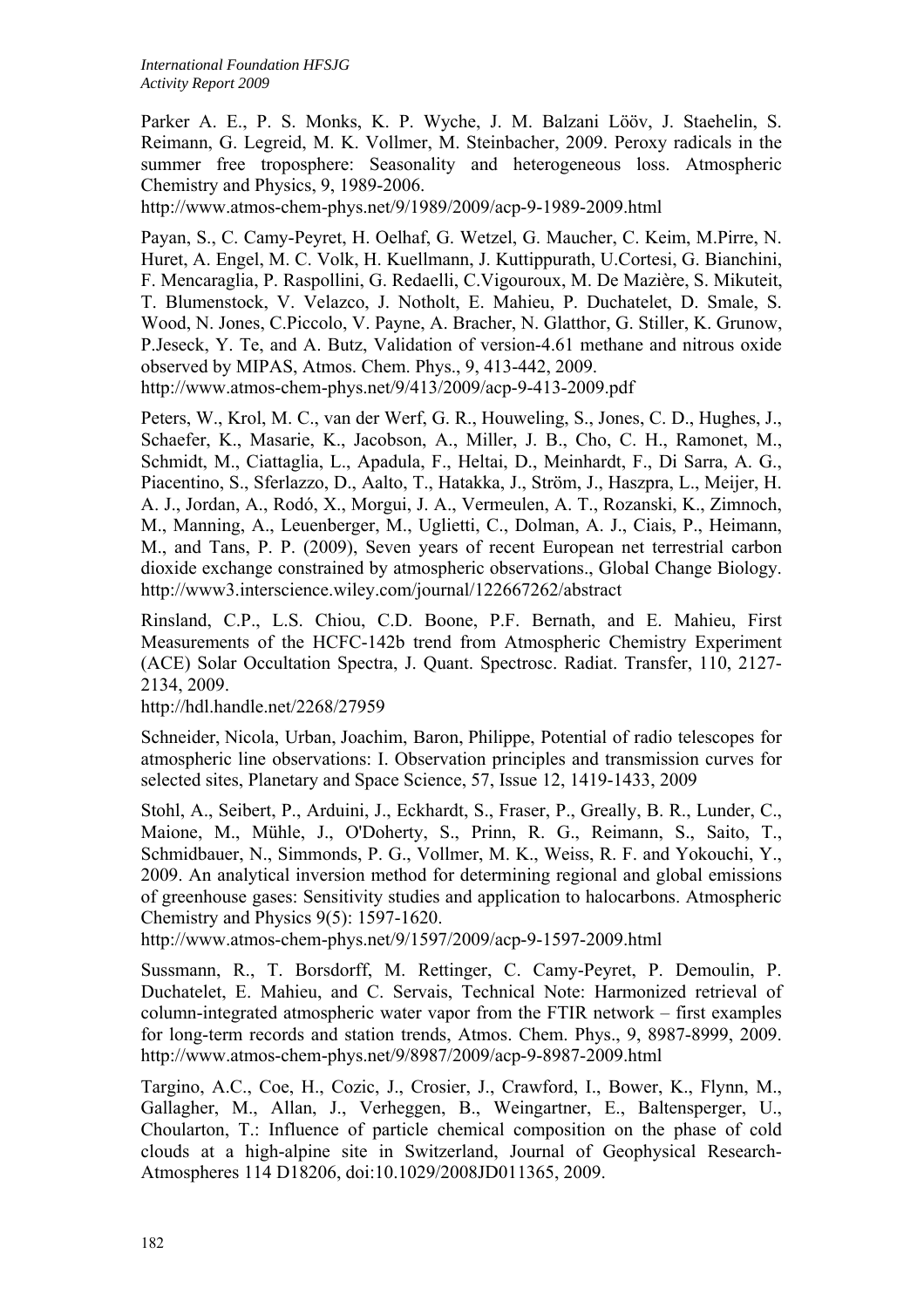http://www.agu.org/pubs/crossref/2009/2008JD011365.shtml

Vigouroux, C., F. Hendrick, T. Stavrakou, B. Dils, I. De Smedt, C. Hermans, A. Merlaud, F. Scolas, C. Senten, G. Vanhaelewyn, S. Fally, M. Carleer, J.-M. Metzger, J.-F. Muller, M. Van Roozendael, and M. De Mazière, Ground-based FTIR and MAX-DOAS observations of formaldehyde at Réunion Island and comparisons with satellite and model data, Atmos. Chem. Phys., 9, 9523-9544, 2009 (http://www.atmos-chem-phys.net/9/9523/2009/acp-9-9523-2009.pdf).

Vollmer, M. K., Zhou, L. X., Greally, B. R., Henne, S., Yao, B., Reimann, S., Stordal, F., Cunnold, D. M., Zhang, X. C., Maione, M., Zhang, F., Huang, J. and Simmonds, P. G., 2009. Emissions of ozone-depleting halocarbons from China. Geophysical Research Letters 36 (15), L15823, doi:10.1029/2009GL038659. http://www.agu.org/journals/gl/gl0915/2009GL038659/

Wang, K., Wu, Y. F., Ran, L., Yu, W. T., Miller, M., The relation between  $^{13}CO$  J = 2-1 line width in molecular clouds and bolometric luminosity of associated IRAS sources, Astronomy and Astrophysics, 507, Issue 1, 2009, 369-376, 2009

Zellweger C., C. Hueglin, J. Klausen, M. Steinbacher, M. K. Vollmer, B. Buchmann, 2009. Inter-comparison of four different carbon monoxide measurements techniques and evaluation of the long-term carbon monoxide time series of Jungfraujoch. Atmospheric Chemistry and Physics, 9, 3491-3503.

http://www.atmos-chem-phys.net/9/3491/2009/acp-9-3491-2009.html

#### **Conference presentations / Posters**

Arai, H., M. Seta, N, Nakai, K. Hagiwara, Y. Miyamoto, M. Nagai, and S. Ishii, Development and Evaluation of a water cooling system for the wide-band digital spectrometer with AC240, Proc. Meeing of ASJ in autum 2009, Yamaguchi, Japan, 16 September 2009, the Astronomical Society of Japan, V77b, 2009.

Bartlome, M., V. Simeonov, M. Parlange, and H. van den Bergh (2009), Development of an Ozone UV DIAL System at the High Altitude Research, Station Jungfraujoch. Geophysical Research Abstracts, Vol. 11, EGU2009-8618-1, EGU General Assembly 2009, Vienna, Austria, April 19-24, 2009.

Bartlome, M., V. Simeonov, M. Parlange, and H. van den Bergh (2009) Development of an Ozone UV DIAL System at the High Altitude Research, Station Jungfraujoch. 5th Workshop on Lidar Measurements in Latin America, Buenos Aires, Argentina, November 30 - December 3, 2009.

Bauder, A. "Reconstuction of Swiss glacies over the last century", International Conference on Historic maps and imagery for modern scientific applications, Bern, 1-3 Oct 2009.

Bauder, A., Huss, M., "Gletscherschmelze und Wasserhaushalt in Vergangenheit und Zukunft", Tagung 'Schnee, Eis und Wasser im Alpenraum - aktueller denn je!', Bern, 5-Jun-2009.

Beutel, J., Gruber, S., Hasler, A., Lim, R., Meier, A., Plessl, C., Talzi, I., Thiele, L., Tschudin, C., Woehrle, M. and Yuecel, M. (2009): PermaDAQ: A scientific instrument for precision sensing and data recovery in environmental extremes. Proceedings of the International Conference on Information Processing in Sensor Networks (IPSN) 2009, San Francisco, California USA.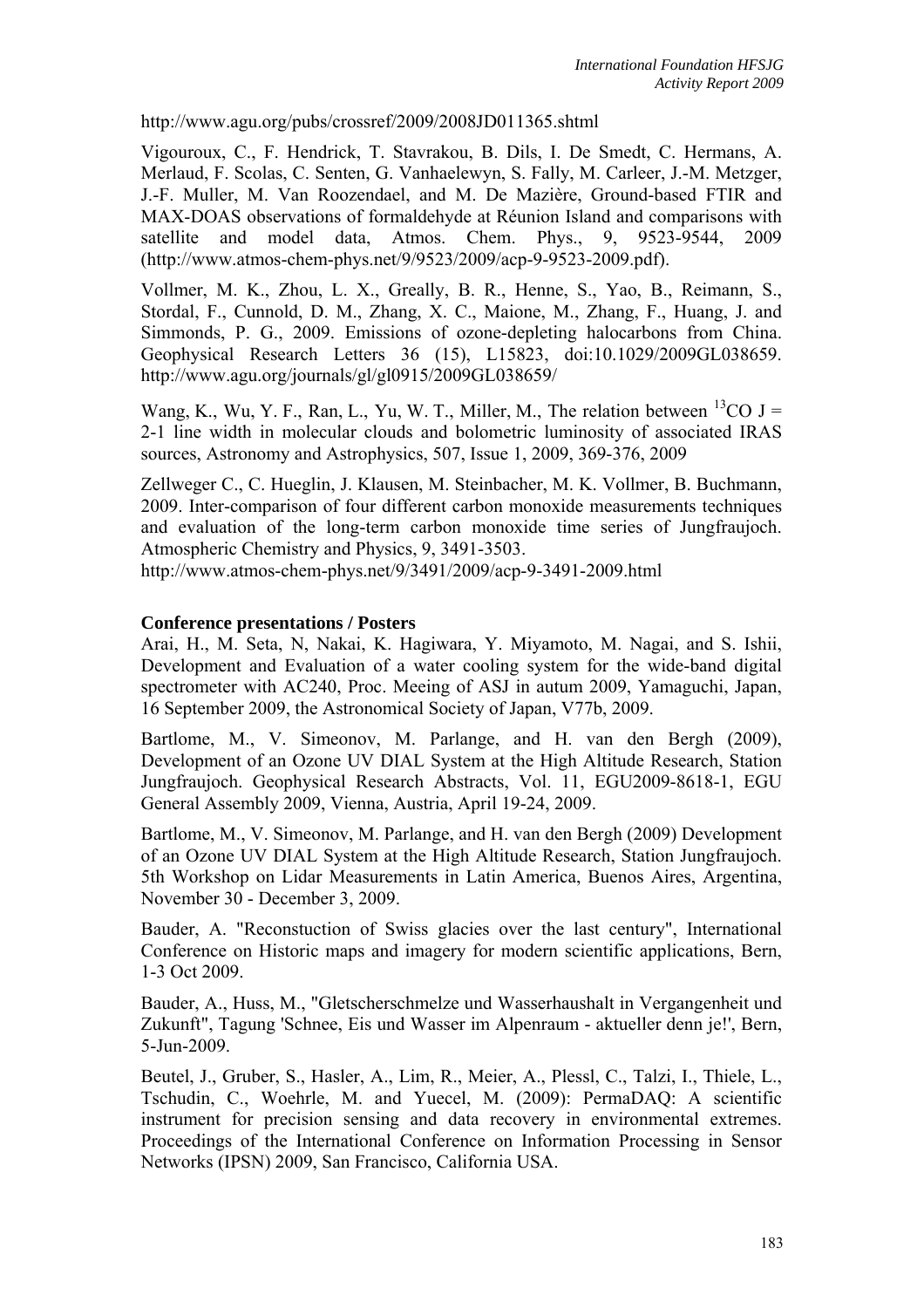Bond, S.W., M. K. Vollmer, M. Steinbacher, S. Reimann, Direct and remote H2 measurements - recent results from Empa, EUROHYDROS 3rd annual meeting, Helsinki, Finland, June 03 – 04, 2009.

Brockmann E. (2009): EUREF-TWG Project: Monitoring of official national ETRF coordinates on EPN web. In: Ihde, J. and H. Hornik (Eds): Subcommision for the European Reference Frame (EUREF), Firenze, 2009 (in prep., submitted to BGG)

Brockmann E., D. Ineichen, M. Kistler, U. Marti, S. Schaer, A. Schaltter, B. Vogel, A. Wiget, U. Wild (2009): National Report of Switzerland: New Developments in Swiss National Geodetic Surveying. In: Ihde, J. and H. Hornik (Eds): Subcommission for the European Reference Frame (EUREF), Firenze, 2009 (in prep.).

Brockmann E., D. Ineichen, U. Marti, S. Schaer, A. Schlatter, A. Villiger (2009): Determination of Tec-tonic Movements in the Swiss Alps using GNSS and Levelling, Proceedings of the IAG Symposium in Buenos Aires 2009 (in prep.)

Brunner, D., S. Henne, M. K. Vollmer, S. Reimann, A new emission estimation approach based on Lagrangian Particle Dispersion Modeling and Kalman-filter based inversion, American Geophysical Union, San Francisco, December 12 – 14, 2009.

Buchmann, B., Gas-Programme @ Jungfraujoch - Trend Analysis, Early Warning, Benefit for International Treaties and Programmes, ZAMG Sonnblick symposium, Wien, Austria, October 22, 2009

Buchmann, B., Identification and Quantification of Anthropogenic Air Pollutants, Colloquium MeteoSchweiz, Payerne, Switzerland, June 09, 2009.

Buchmann, B., S. Reimann, M. K. Vollmer, M. Steinbacher, M. Hill, D. Brunner, C. Hüglin, Gas-Programme @ Jungfraujoch - Trend Analysis, Early Warning, Benefit for International Treaties and Programmes, GAW2009 Symposium, Geneva, Switzerland, May 04 – 08, 2009.

Busswell, G., Ivan Williams, Rob Koopman, Yasjka Meijer, Alberto Pellegrini, Martine De Mazière, Evolution of Validation Data Centres for Earth Observation Data Processing: Generic Environment for Cal/Val Analysis (GECA), in Proceedings of the Remote Sensing and Photogrammetry Society Annual Conference 2009, entitled New Dimensions in Earth Observation, (Leicester, Sept. 8-11, 2009).

Chou, Cédric, Olaf Stetzer, and Ulrike Lohmann: "Measurements of Ice Nuclei Properties at the High Alpine Station Jungfraujoch", IAMAS Conference Montreal, Canada, 19. - 29. July 2009.

Coleman, Marc, Tom Gardiner, Eric Usadi, Liam Tallis, Stuart Newman, Alan Vance, Paul Green and Ralph Beeby, Calibrations of Ground-Based and Airborne FTIR Systems to Ensure Comparable Radiance Measurements in UK and Switzerland CAVIAR Field Trials, Royal Meteorology Society Conference, Jun 09, UK.

Dils, B., E. Mahieu, P. Duchatelet, M. Steinbacher, B. Buchmann, M. De Mazière, Ground-based CO observations at the Jungfraujoch from 1997 till 2007: Comparison between FTIR and NDIR measurements, Geomon 2<sup>nd</sup> Assembly, Geneva, Switzerland, January 26 - 28, 2009.

Duchatelet, P., E. Mahieu, R. Sussmann, F. Forster, T. Borsdorff, P.F. Bernath, C.D. Boone, K.A. Walker, M. De Mazière, and C. Vigouroux, Determination of isotopic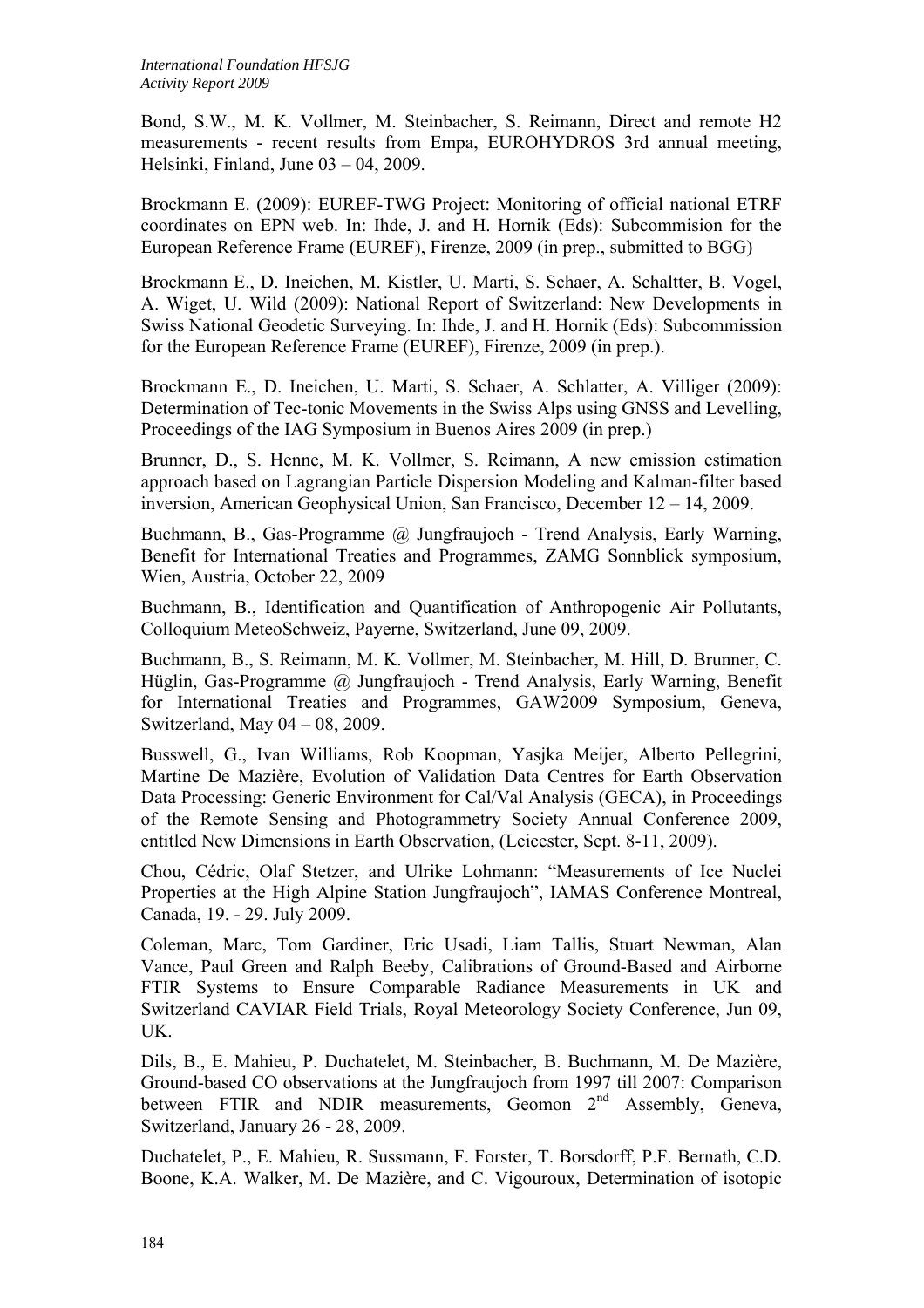fractionation  $\delta^{13}$ C of methane from ground-based FTIR observations performed at the Jungfraujoch, poster presented at the "EGU 2009 General Assembly", 19 – 24 April 2009, Vienna, Austria, 2009.

http://meetingorganizer.copernicus.org/EGU2009/EGU2009-9914-1.pdf http://girpas.astro.ulg.ac.be/girpas/C2009/Poster\_EGU\_2009\_CH4\_ratio1.pdf

Emmenegger, L., Mohn, J. and Tuzson, B. (2009). Development and application of quantum cascade laser spectroscopy for  $CO<sub>2</sub>$  and  $N<sub>2</sub>O$  isotopes in environmental research, Atmospheric Sciences Seminar, September 25, University of Harvard, USA.

Farinotti, D., A. Bauder, A., M. Huss, M., Funk, M., "How much ice is stored by the Swiss glaciers". Swiss Geoscience Meeting 2009, Neuchâtel, 22 Nov 2009.

Gröbner, J., S. Wacker, and L. Vuilleumier, Effective boundary layer temperature from atmospheric water vapour emission. Geophys. Res. Abstr., Vol. 11, EGU2009- 10014-1. European Geosciences Union General Assembly 2009, Vienna, Austria, 19 – 24 April 2009.

Hendrick, F., A. Rozanov, P. V. Johnston, O. Puentedura, H. Bovensmann, M. De Mazière, M. Gil, K. Kreher, B.-M. Sinnhuber, N. Theys, J. P. Burrows, and M. Van Roozendael, Trend analysis of stratospheric BrO: comparison between SCIAMACHY limb and ground-based UV-visible observations, in Proceedings of the ESA Atmospheric Science Conference (Barcelona, Sept. 7-11, 2009), 2009.

Henne, S., D. Brunner, J. Klausen, B. Buchmann, Long-range Transport and Its Impact on Trace Gas Variability at Selected GAW Stations, EGU General Assembly, Vienna, Austria, April 19 - 24, 2009.

Henne, S., D. Brunner, J. Klausen, B. Buchmann, Long-range transport and its impact on trace gas variability at selected GAW stations, MOCA2009, Montreal, Canada, July 19 – 29, 2009.

Henne, S., D. Brunner, J. Klausen, B. Buchmann, Multi-year simulation of carbon monoxide and methane applying a novel Lagrangian concept, American Geophysical Union, San Francisco, December 12 – 14, 2009.

Huss, M., Bauder, A., Funk, M., "Large scatter and multidecadal fluctuations in the 20th century mass loss of 30 Swiss glaciers". Swiss Geoscience Meeting 2009, Neuchâtel, 22 Nov 2009.

Huwald, H., C.W. Higgins, E. Bou-Zeid, J.S. Selker, S.W. Tyler, M. Lehning, and M.B. Parlange, Snow/atmosphere interaction in the Swiss Alps, Workshop on Alpine Snow Research, Valtournenche, Valle d'Aosta, Italy, 3 December 2009, Invited talk.

Huwald, H., C.W. Higgins, S.R. Williams, M. Diebold, M. Lehning, S.W. Tyler, J.S. Selker, and M.B. Parlange, Fiber optic distributed temperature sensing of snow, AGU Fall Meeting, San Francisco, CA, 2009.

Iori, M., J. Russ, H. Denizli, F. Ferrarotto, M. Kaya, A. Yilmaz; Test results of a new concept of an EAS detector for UHE neutrinos, ICRC Proceedings, Łódź, Paper 0886, 2009.

Ishii, S., M. Seta, M. Nagai, N, Nakai, Y. Miyamoto, H. Arai, H. Maehashi, T. Ishizaki, T. Nagasaki, H. Maezawa, and Antarctic Astronomy Consortium, Development of the Antarctic 30-cm Submillimeter-wave Telescope III, Proc. Meeing of ASJ in autum 2009, Yamaguchi, Japan, 16 September 2009, the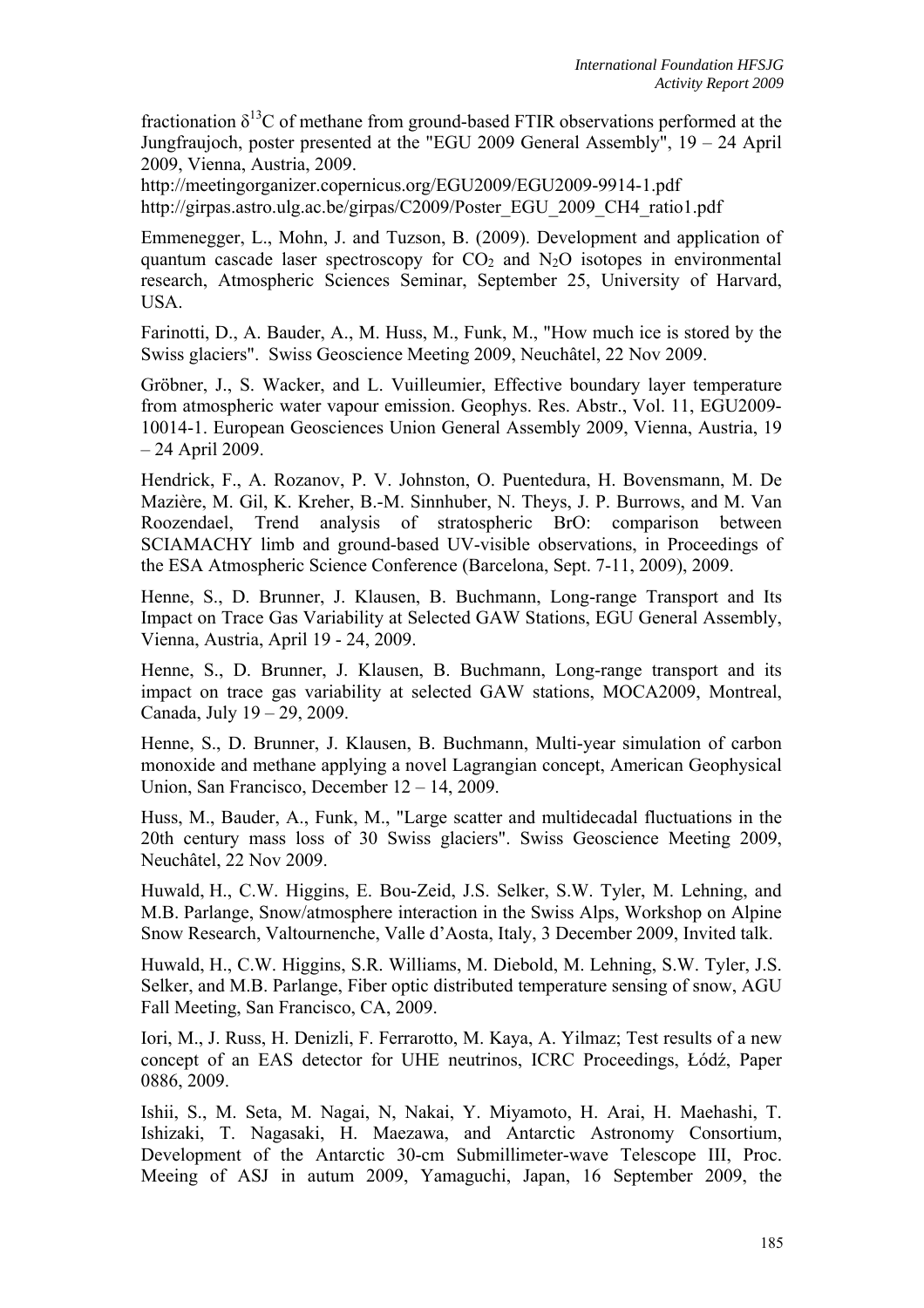Astronomical Society of Japan, V76b, 2009.

Jalkanen, L., S. Gilge, S. Henne, L. Ries, S. Reimann, M. K. Vollmer, J. Klausen, GAW Mountain Observatories in Detection of Atmospheric Change, International Conference on Mountains as Early Indicators of Climate Change, Padua, Italy, April 17 -18, 2009.

Jurányi, Z., Gysel, M., Weingartner, E., DeCarlo, P.F., Heringa, M.F., Chirico R. and Baltensperger, U., Measuring and modeling cloud condensation nuclei concentrations at the Jungfraujoch high alpine site, European Aerosol Conference 2009, Karlsruhe, Abstract T170A04,

2009.http://www.gaef.de/EAC2009/

Kammermann, L., Gysel, A., Weingartner, E. and Baltensperger, U., Hygroscopicity of Tropospheric Aerosols: One year of measurements at Jungfraujoch (3580 m asl.), 19th Annual VM Goldschmidt Conference, Davos, Geochimica et Cosmochimica Acta 73, A618-A618, 2009.

http://www.goldschmidt2009.org/abstracts/view

Kammermann, L., Gysel, M., Weingartner, E. and Baltensperger, U., One-year climatology of the aerosol hygroscopicity at the High Alpine Research Station Jungfraujoch (3580 m asl.), European Aerosol Conference 2009, Karlsruhe, Abstract T170A01, 2009. http://www.gaef.de/EAC2009/

Keller, C. A., D. Brunner, M. K. Vollmer, M. Steinbacher, M. Schürmann, F. Conen, S. Reimann, Halogenated greenhouse gas emissions over Central Europe inferred from ambient air measurements and 222-Rn activity, GEIA-ACCENT Open Conference, Oslo, Norway, October, 26 – 28, 2009.

Keller, C., D. Brunner, M. K. Vollmer, F. Conen, S. Reimann, Top-down estimation of halogenated greenhouse gas emissions using Radon as tracer, Fifth International Symposium on Non-CO2 Greenhouse Gases (NCGG-5), Wageningen, The Netherlands, June 30 – July 03, 2009.

Laube, J. C., C. A. M. Brenninkmeijer, A. Engel, S. A. Montzka, E.G. Nisbet, K. P. Shine, M. Steinbacher, W. T. Sturges, A systematic search for unknown halocarbons in the troposphere and stratosphere: Overview and first results of the CLEARFOGG project, EGU General Assembly, Vienna, Austria, April 19 - 24, 2009.

Matsubara, Y., Y. Muraki, T. Sako, Y. Itow, T. Sakai, S. Shibata, T. Yuda, M. Ohnishi, H. Tsuchiya, Y. Katayose, K. Namikawa, R. Ogasawara, Y. Mizumoto, F. Kakimoto, Y. Tsunsada, K. Watanabe, E. Flückiger, R. Bütikofer, A. Chilingarian, G. Hovsepyan, Y. Tan, J.L. Zhan, R. Ticona, W. Tavera, P. Miranda, J. Valdes-Galicia, L.X. Gonzalez, A. Hurtado, and O. Musalem, Status of the world-wide network of solar neutron telescopes in solar cycle 24, 31<sup>st</sup> International Cosmic Ray Conference, Lodz, Poland, 7-15 July 2009, In Conference Proceedings, 2009.

Mahieu, E., P. Duchatelet, C.P. Rinsland, Q. Li, C.D. Boone, K.A. Walker, P.F. Bernath, M. De Mazière, B. Dils, P. Demoulin, R. Zander and C. Servais, Time series of 12CO and 13CO at northern mid-latitudes: Determination of Partial Column and  $\delta^{13}$ C seasonal and interannual variations, poster presented at the "EGU 2009 General Assembly", 19 – 24 April 2009, Vienna, Austria, 2009.

http://meetingorganizer.copernicus.org/EGU2009/EGU2009-10017-1.pdf http://girpas.astro.ulg.ac.be/girpas/C2009/EGU2009\_12CO\_13CO\_final.pdf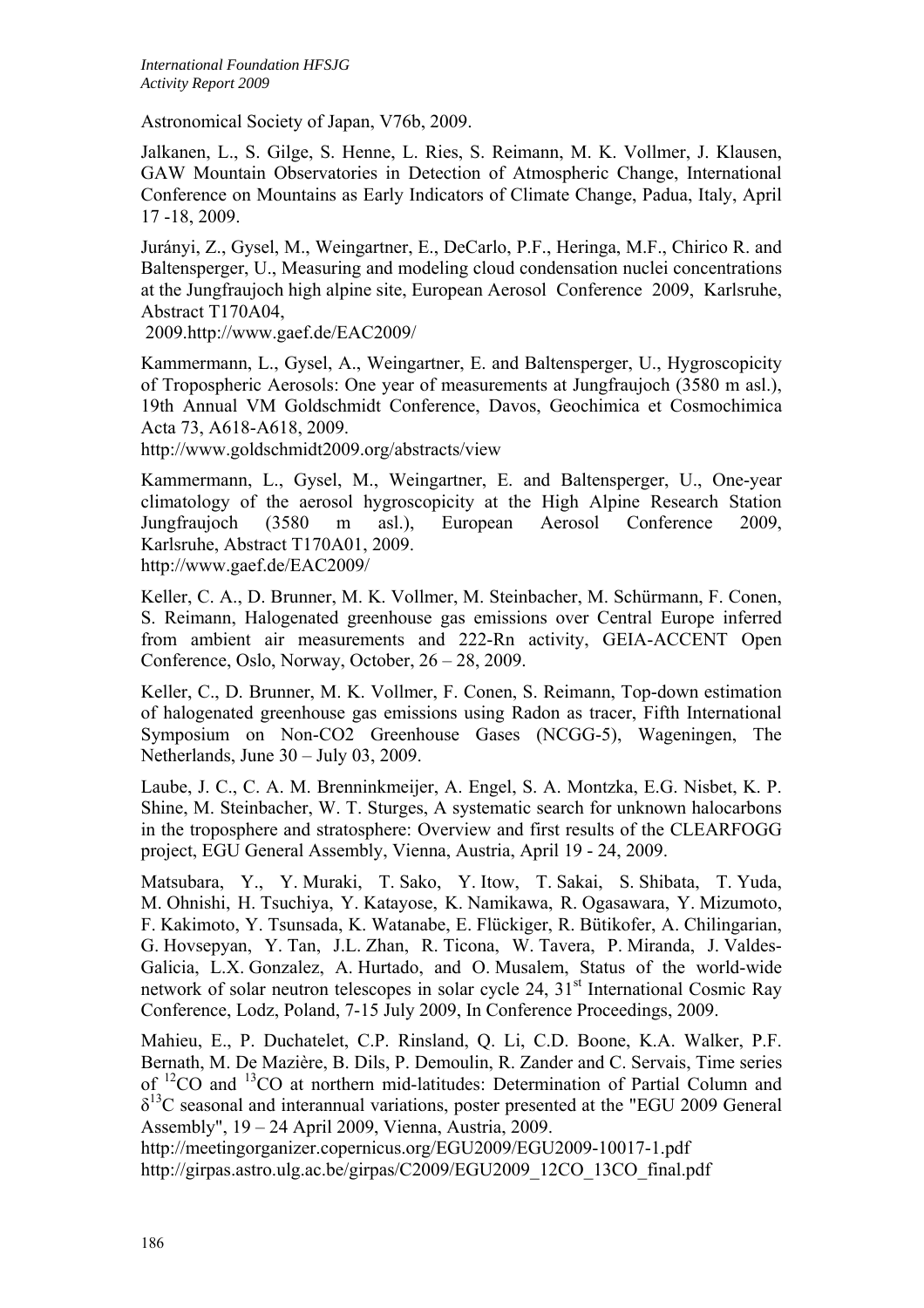Meier, M.F., B. Grobéty, and M. Collaud Coen, Aerosol properties of Saharan dust collected at the Jungfraujoch: determined by single particle analysis,  $7<sup>th</sup>$  Swiss Geoscience Meeting, Neuchâtel, Switzerland,  $20^{th} - 21^{st}$  November, 2009, Abstract Volume: 5. Meteorology and climatology, 2009.

Meier, M.F., B. Grobéty, M. Collaud Coen and G. Wehrle, Single particle analysis of a Saharan dust event on Jungfraujoche, 19th Annual VM Goldschmidt Conference, Davos, Switzerland, June 21- 26, 2009, Geochimica et Cosmochimica Acta, 73 Supplement, A 866, 2009.

Meijer, Y.J., T. Fehr, R.M. Koopman, A. Pellegrini, G. Busswell, I. Williams, M. De Mazière, S. Niemeijer, R. van Deelen, GECA: ESA's Next Generation Validation Data Centre, Proceedings of the 8th International Symposium on Tropospheric Profiling: Integration of Needs, Technologies and Applications (Delft, 18-23 Oct., the Netherlands, 2009).

Meijer, Y.J., T. Fehr, R.M. Koopman, A. Pellegrini, G. Busswell, I. Williams, M. De Mazière, S. Niemeijer, R. van Deelen, GECA: ESA's Next Generation Validation Data Centre, in Proceedings of the ESA Atmospheric Science Conference (Barcelona, Sept. 7-11, 2009), 2009.

Mohn, J., Tuzson, B. and Emmenegger, L. (2009). Advances in infrared spectroscopy for conducted and diffuse emissions, Conference on Emissions Monitoring, September 23-25, Stresa, Italy.

Mohn, J., Tuzson, B., Guggenheim, C., Vollmer, M. K. and Emmenegger, L. (2009). High precision and site selective  $N_2O$  isotopomer analysis at ambient concentrations. Field Laser Applications in Industry and Research, Sepbember 6-11, Garmisch-Partenkirchen, Germany.

Reimann, S., D. Brunner, S. Henne, M. K. Vollmer, C. Keller, A. J. Manning, S. O'Doherty, P. G. Simmonds, S. Montzka, Global and regional emission estimation using halocarbon measurements at background sites, Non-CO2 Greenhouse Gases (NCGG-5), Wageningen, The Netherlands, June 30 – July 03, 2009

Rimoldi SF, Stuber T, DeMarchi SF, Duplain H, Garcin S, Sartori C, Scherrer U, Allemann Y. Pulmonary artery pressure and right ventricular function in healthy children and adolescents after rapid ascent to 3'450m. Eur Heart J 2009; 30 (Abstract Supplement): 113.

Rimoldi SF, Stuber T, DeMarchi SF, Garcin S, Duplain H, Germond M, Sartori C, Scherrer U, Allemann Y. Systemic vascular dysfunction in children conceived by assisted reproductive technologies. Eur Heart J 2009; 30 (Abstract Supplement):153.

Schaer, S., E. Brockmann, M. Meindl, G. Beutler (2009): Rapid Static Positioning Using GPS and GLONASS. In: Ihde, J. and H. Hornik (Eds): Subcommision for the European Reference Frame (EUREF), Firenze, 2009 (in prep., submitted to BGG).

Schmidhauser, R., Zieger, P., Weingartner, E., Gysel, M., DeCarlo, P.F. and Baltensperger, U., Aerosol light scattering at high relative humidity at a high alpine site (Jungfraujoch), European Aerosol Conference 2009, Karlsruhe, Abstract T047A07, 2009.

http://www.gaef.de/EAC2009/

Seta, M., S. Ishii, M. Nagai, N, Nakai, Y. Miyamoto, the Antarctic 30-cm telescope group, H. Maezawa, and Antarctic Astronomy Consortium, Astronomy from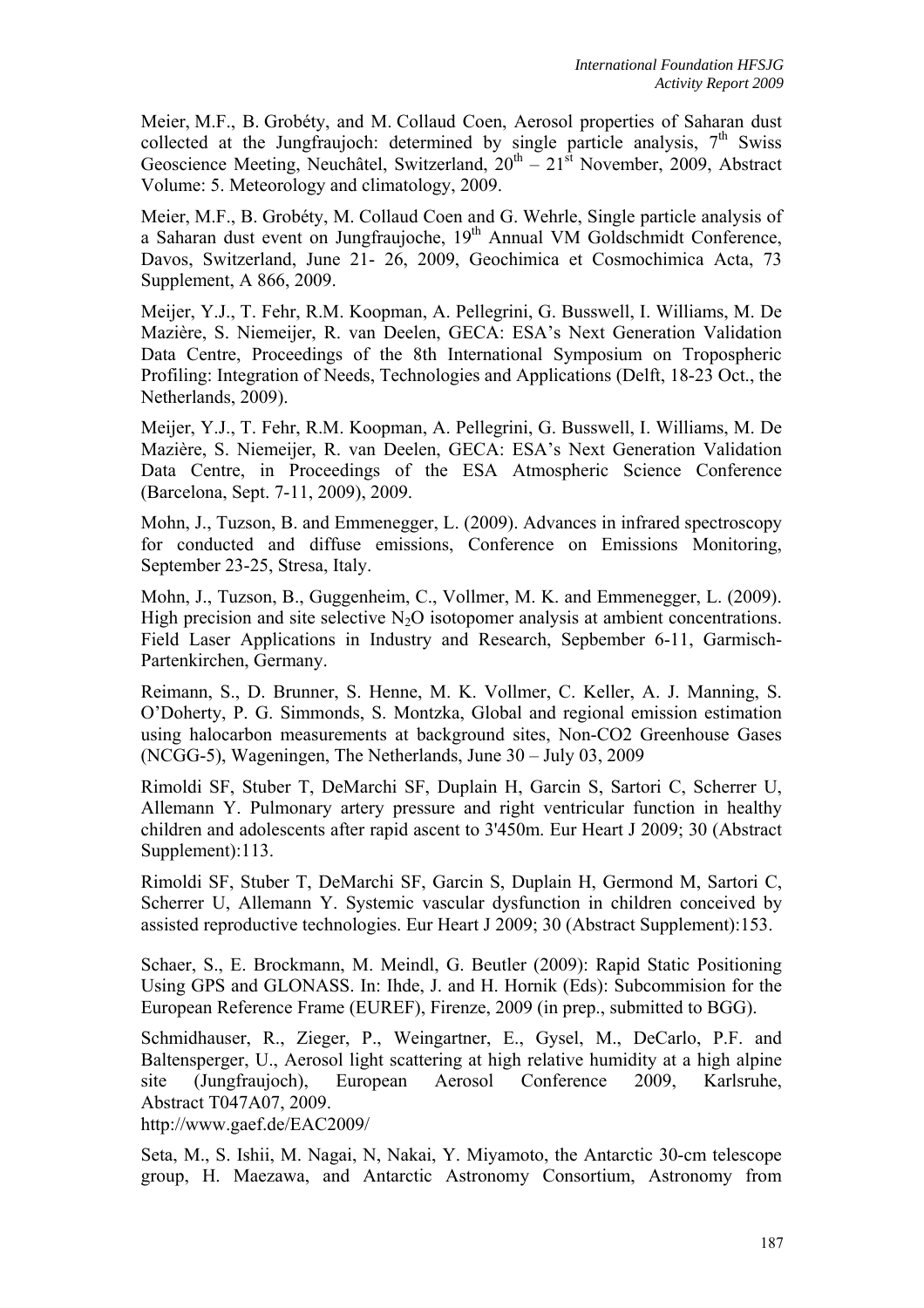Antarctic, workshop entitled "Nobeyama Radio Observatory in the past quarter century and future of radio astronomy", Tokyo, Japan, 3-4 July 2009, National Astronomical Observatory of Japan, 2009.

Seta, M., S. Ishii, M. Nagai, N, Nakai, Y. Miyamoto, the Antarctic 30-cm telescope group, H. Maezawa, and Antarctic Astronomy Consortium, Status report of the Antarctic 30-cm Submillimeter-wave Telescope, Nobeyama Radio Observatory User's Meeting, Nagano, Japan, 23-24 July 2009, Nobeyama Radio Observatory, 2009.

Steinbacher, M., EUROHYDROS - A European Network for Atmospheric Hydrogen Observations and Studies: Calibration, quality assurance and data management, EUROHYDROS 3rd annual meeting, Helsinki, Finland, June 03 – 04, 2009.

Steinbacher, M., Greenhouse Gas Measurements and Related Modelling at Jungfraujoch – Empa's Activities, Workshop on Greenhouse Gases in Northern Italy / Switzerland, Ispra, Italy, June 23, 2009.

Steinbacher, M., Ground-based in-situ observations of oxides of nitrogen: experience from the Swiss National Air Pollution Monitoring Network, Experts Workshop on Oxides of Nitrogen, Hohenpeissenberg, Germany, October 08 – 09, 2009.

Steinbacher, M., M. K. Vollmer, S. Henne, D. Brunner, C. Hueglin, S. Reimann, Insitu CH4 observations at the high-Alpine site Jungfraujoch, Fifth International Symposium on Non-CO2 Greenhouse Gases (NCGG-5), Wageningen, The Netherlands, June 30 – July 03, 2009.

Steinbacher, M., S. Henne, D. Brunner, M. K. Vollmer, S. Reimann, European source allocations and emission estimates for CH4 derived from in-situ observations at Jungfraujoch, GEIA-ACCENT Open Conference, Oslo, Norway, October, 26 – 28, 2009.

Stuber T, Rimoldi SF, Lim P, Garcin S, Duplain H, Bloch J, Sartori C, Scherrer U, Allemann Y, Peters N. Autonomic dysregulation in children conceived with assisted reproductive technologies. J Interv Card Electrophysiol, 2009; 24:236.

Sussmann, R., T. Borsdorf, M. Rettinger, C. Camy-Peyret, P. Demoulin, P. Duchatelet, and E. Mahieu, New multi-station and multi-decadal trend data on precipitable water. Recipe to match FTIR retrievals from NDACC long-time records to radio sondes within 1mm accuracy/precision, poster presented at the "EGU 2009 General Assembly", 19 – 24 April 2009, Vienna, Austria, 2009.

http://meetingorganizer.copernicus.org/EGU2009/EGU2009-10617-2.pdf http://girpas.astro.ulg.ac.be/girpas/C2009/EGU2009-10617-2%5b1%5d.pdf

Tuzson, B. and Emmenegger, L.  $(2009)$ . Recent advances in  $CO<sub>2</sub>$  isotope ratio measurements using quantum cascade lasers. 8th international carbon dioxide conference, September 12-19, June 13-17, Jena, Germany.

Tuzson, B., Mohn, J. and Emmenegger, L. (2009). Applications of QCL based spectrometers for isotope ratio measurements in environmental research. 7th International Conference on Tunable Diode Laser Spectroscopy. Zermatt, Switzerland.

Vollmer, M. K., S. Reimann, AGAGE team, SOGE team, New HFCs update (HFCs-245fa, 227ea, 236fa, 365mfc) and other new compounds such as  $c$ -C4F8,  $40<sup>th</sup>$ meeting of AGAGE scientists and collaborating networks, La Jolla, CA, 26 – 29 Oct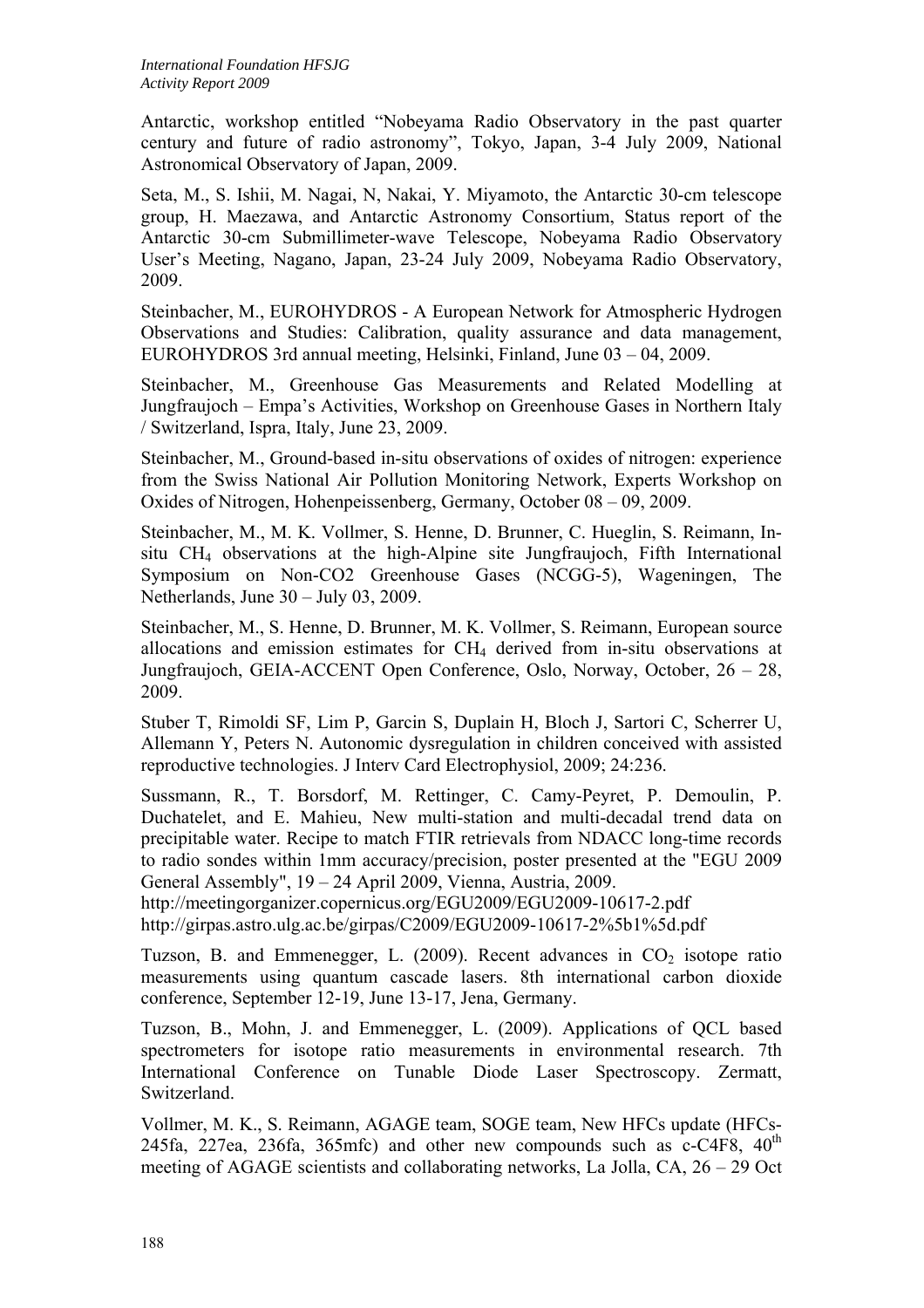2009.

Walker, D., L. Vuilleumier and S. Broennimann, All-sky Model for Erythemal Ultraviolet Radiation (UV) in Switzerland. MOCA-09 Joint Assembly IAMAS-IAPSO-IACS, 19.-29. July 2009, Montréal, Canada.

Walker, D., L. Vuilleumier, C. Marty, S. Broennimann and U. Lohmann, Distribution and Evolution of Surface Reflectivity and Regional Snow Cover in Switzerland between 1980 and 2008. MOCA-09 Joint Assembly IAMAS-IAPSO-IACS, 19.-29. July 2009, Montréal, Canada.

Zellweger, C., C. Hüglin, J. Klausen, M. Steinbacher, M. K. Vollmer, B. Buchmann, Inter-comparison of carbon monoxide measurements with four techniques at the GAW site Jungfraujoch, GAW2009 Symposium, Geneva, Switzerland, May 04 – 08, 2009.

# **Theses**

Amsler, Peter, Digital in-line Holographic Microscope for Ice Crystals, PhD thesis, 2009, ETH Zurich.

Arai, H., Stabilization of a Wide-band Sigital Spectrometer, Master Thesis, University of Tsukuba, 2009.

Ishizaki, T., Development of the Optical Pointing Method for the Antarctic 30-cm submillimeter-wave telescope, Bachelor Thesis, University of Tsukuba, 2009.

Nakano, M., Performance Evaluation the Optics of the Antarctic 30-cm submillimeter-wave telescope, Bachelor Thesis, University of Tsukuba, 2009.

Schallenberg, S., Bestimmungen der Eiskeimkonzentration mit der Vakuumdiffusionskammer FRIDGE, Diplomarbeit, Universität Frankfurt, 2009.

Uglietti, C., Understanding the Carbon Cycle through Atmospheric Carbon Dioxide and Oxygen Observations, PhD Thesis, Universität Bern, 2009.

Walker, D., (2009) Cloud effects on erythemal UV radiation in a complex topography. PhD thesis. Dissertation no. 18415, ETH Zurich.

Wéber, Julien, Réalisation d'un scheduler d'observations semi-automatique pour les spectromètres de la station scientifique du Jungfraujoch (Suisse), Haute Ecole de la Province de Liège, 2008-2009.

# **Data books and reports**

BAFU, NABEL Luftbelastung 2008. Umwelt Zustand Nr. 0919, pp. 139. Bundesamt für Umwelt, Bern, 2009.

Bauder, A. and Rüegg, R. eds. The Swiss Glaciers 2003/04 and 2004/05. Glaciological Report No. 125/126, Cryospheric Commission of the Swiss Academy of Sciences published by the Laboratory of Hydraulics, Hydrology and Glaciology (VAW), ETH Zürich, 117p. 2009.

Empa and BAFU, Kontinuierliche Messung von halogenierten Treibhausgasen auf dem Jungfraujoch (HALCLIM-3), Schlussbericht 2009, Technical report, Empa Project 201'203, December 2009.

Empa and BAFU, Technischer Bericht 2009 zum Nationalen Beobachtungsnetz für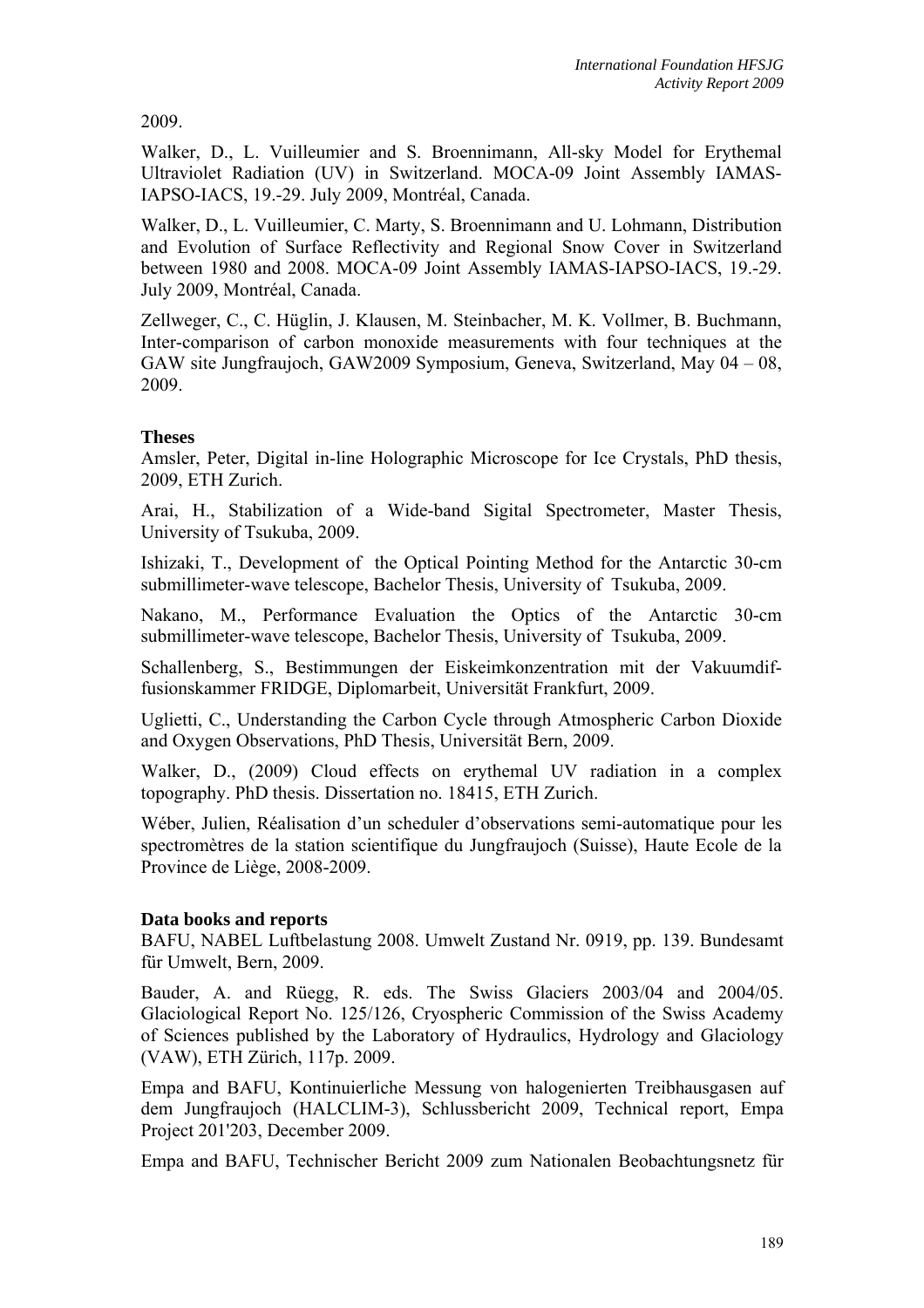Luftfremdstoffe (NABEL), pp. 187, Dübendorf, 2009.

Mahieu, E., C. Servais, P. Duchatelet, P. Demoulin, M. De Mazière, K.A. Walker, C.D. Boone, P.F. Bernath, C.P. Rinsland and R. Zander, Optimised approaches to invert Jungfraujoch high-resolution FTIR observations for long-term monitoring and satellite validation of tropospheric species, in The Remote Sensing of Tropospheric Constituents from Space, ACCENT-TROPOSAT-2: Activities 2007-8 & Final Report, J. Burrows and P. Borrell, Eds., 270-274, 2009.

Nampoothiri, Gayathri G. and Prof Albert Theuwissen, Ageing Effects on Image Sensors due to Terrestrial Cosmic Radiation, Internal project report, Electronic Instrumentation Lab, Delft University of Technology, October 2009.

"Ozone, rayonnement et aérosols (GAW)" in Annalen 2008 MeteoSchweiz, Zürich SZ ISSN 0080-7338 pp. 111–124, 2009.

PERMOS 2009. Permafrost in Switzerland 2004/2005 and 2005/2006. Noetzli, J., Naegeli, B., and Vonder Muehll, D. (eds.), Glaciological Report (Permafrost) No. 6/7 of the Cryospheric Commission (CC) of the Swiss Academy of Sciences (SCNAT), 100 pp.

Umweltradioaktivität und Strahlenbelastung, Deutschland, Jahresberichte 2007, 2008 (in print), 2009 (in preparation); Reihe Umweltpolitik; Bundesministerium für Umwelt, Naturschutz und Reaktorsicherheit.

Umweltradioaktivität und Strahlendosen in der Schweiz, Bundesamt für Gesundheit, Abteilung Strahlenschutz, 2004, 2005, 2006, 2007, 2008, 2009 (in preparation)

### **Edited books**

Bommer C., Phillips M., Keusen H.R., Teysseire P. (2009). Bauen im Permafrost: Ein Leitfaden für die Praxis. Birmensdorf, Eidg. Forschungsanstalt für Wald, Schnee und Landschaft, SLF. 126 S.

http://www.slf.ch/dienstleistungen/buecher/9819.pdf

#### **Book sections**

Bauder, A. (2009). Gletscher, unberechenbare Zeitgenossen?, in Hallers Landschaften und Gletscher, Jubiläumsband zum 300. Geburtstag von Albrecht von Haller. Mitteilungen der Naturforschende Gesellschaft in Bern, Neue Folge Band 66, 151- 157.

Space from Space #3, Institute GTA ETHZ, originally scheduled for publication in Fall 2009, now rescheduled for publication in Summer 2010.

Uglietti C., Leuenberger M., Valentino F.L. and Sturm P. (2009). Comparison between online and flask measurements of atmospheric O2 and CO2 at the High Alpine Station Jungfraujoch, Switzerland. Session "Measuring atmospheric composition changes (M)", in: Atmospheric composition Change - Causes and Consequences - Local to Global. Michela Maione, Sandro Fuzzi. Aracne editrice S.r.l.. (comprehensive conference proceedings of Second ACCENT Symposium. Urbino, Italy, July 23-27, 2007)

#### **Radio and television**

"Alpine glaciers face the climate heat", Interview with glaciologist Andreas Bauder,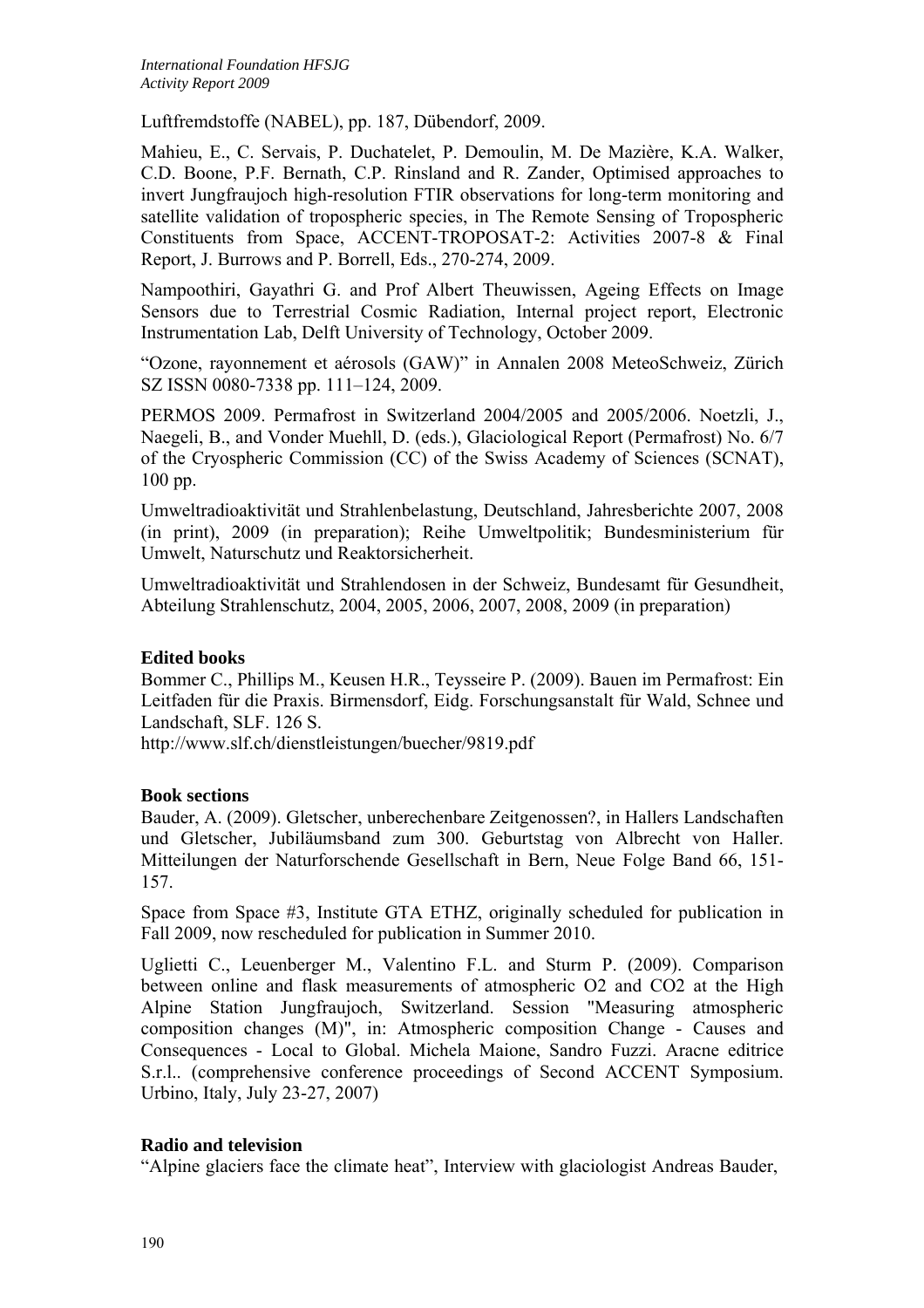ETH Zürich, NDTV, India, November 29, 2009 http://www.tubaah.com/details.php?video\_id=116012

**"**Abenteuer Wissen**"** ZDF 26.08.2009, produced by Taglicht Media

Forschung auf 3650 Meter über Meer. DRS1 Wissen aktuell: 24.9.2009, 14.40-14.45 Uhr, DRS 1.

Interview with Prof. Claudio Sartori, High-altitude Medicine Specialist at the Research Station Jungfraujoch, RSR La Première, Emission "Vision Suisse", July 28, 2009.

Interview with Prof. Scherrer, High-altitude Medicine Specialist at the Research Station Jungfraujoch, DRS1, Emission "Vision Suisse", July 28, 2009.

Visit at the Jungfraujoch of Sabine Laruelle, Belgian Minister of Science Policy, on November 17, 2009: interview of Christian Servais and Olivier Flock, RTL-TVi television, November 18, 2009.

#### **Magazine and Newspapers articles**

"Aim to build a astronomical observatory in Antarctica", The Shinano Mainichi Shimbun, November 23, 2009.

Belgian Press release «Top of Europe» prend le pouls du climat ("Top of Europe" neemt de pols van het klimaat), Dec. 2, 2008

Beutel, J. & Gruber, S. 2009. **"**The quest for uptime in the mountains**"** MICS newsletter, März 2009.

"Continuous  $CO<sub>2</sub>$  emissions tester uses OC laser", Laser Focus World, March 1, 2009.

**"**Dem Berg den Puls gefühlt**"** UZH Unimagazin Nr. 3 2009.

"Empa-Analysengerät für Kohlendioxid-Isotopen auf dem Jungfraujoch", Messtechni/Sensorik, Februar, 2009.

"La signature isotopique du  $CO<sub>2</sub>$ ", Green News Technologies, February 2009.

"Sul tetto d'Europa per sondare il cielo", Geo, una nuova immagine del mondo, num. 40, 2009 pag. 78 - 84.

Unabhängige Überwachung der Emissionen, Interview with scientist Stefan Reimann, Empa and Martin Heimann, MPI Jena, in , Wissen', NZZ am Sonntag, 6. December 2009, p. 70.

Wie in Wolken der Regen entsteht: Kristallisationskeime als Schlüssel, Forschung Frankfurt, 3, 29-33, 2009.

#### **Popular publications and presentations**

Public presentation at the ETH Zürich on November 27th 2009, with guest critics: Elke Beyer, M.A., Sabine von Fischer, dipl.ing. ETH, Dr. des. ETH Georg Vrachliotis.